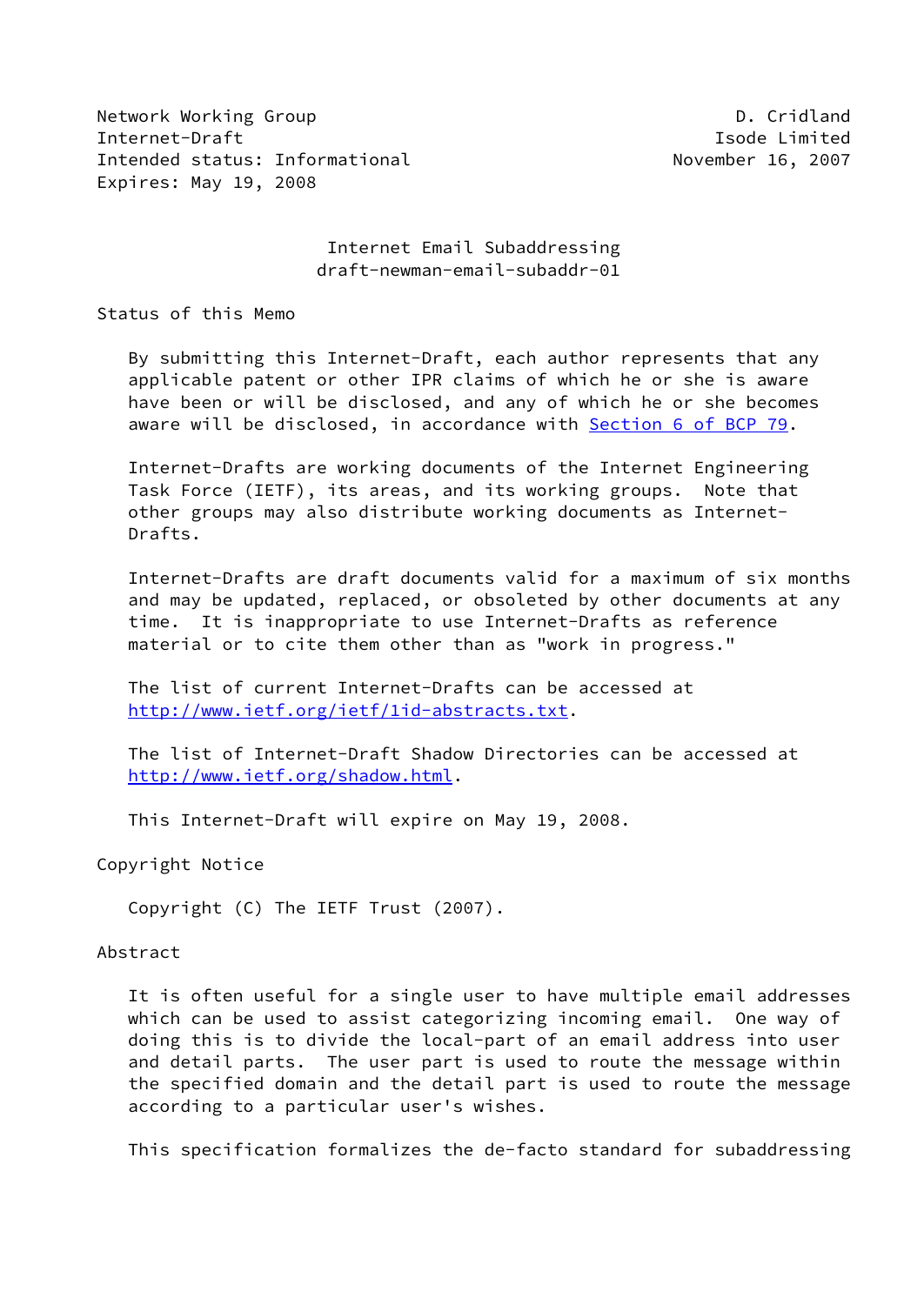| Internet Email Subaddressing<br>Internet-Draft |  | November 2007 |  |
|------------------------------------------------|--|---------------|--|
|------------------------------------------------|--|---------------|--|

 in use today and includes advice and requirements for final delivery agents, MUAs and mail list servers which wish to support subaddressing.

# Table of Contents

|              | 1.1. Conventions used in this document 3             |  |  |  |  |
|--------------|------------------------------------------------------|--|--|--|--|
| 2.           |                                                      |  |  |  |  |
|              |                                                      |  |  |  |  |
|              | 4. Subaddress Support Requirements 7                 |  |  |  |  |
|              | 4.1. Final Delivery Agent Requirements 7             |  |  |  |  |
|              | 4.2. Gateway/Firewall Requirements 7                 |  |  |  |  |
|              |                                                      |  |  |  |  |
|              | 4.4. Mailing List Server Requirements 7              |  |  |  |  |
|              |                                                      |  |  |  |  |
| 6.           |                                                      |  |  |  |  |
|              |                                                      |  |  |  |  |
|              | 7.1. Normative References 8                          |  |  |  |  |
|              |                                                      |  |  |  |  |
|              | Appendix A. Subaddressing Scenarios 9                |  |  |  |  |
|              | A.1. Subscribe to Mailing List by Detailed Address 9 |  |  |  |  |
|              | <u>A.2</u> . User Controlled Distribution Lists 9    |  |  |  |  |
| A.3.         |                                                      |  |  |  |  |
|              | A.4. Support for Special Addresses 10                |  |  |  |  |
| <u>A.5</u> . | Priority Categorization 10                           |  |  |  |  |
|              |                                                      |  |  |  |  |
|              | Appendix B. Open Issues and Discussion 10            |  |  |  |  |
|              |                                                      |  |  |  |  |
|              |                                                      |  |  |  |  |
|              |                                                      |  |  |  |  |
|              | Intellectual Property and Copyright Statements 12    |  |  |  |  |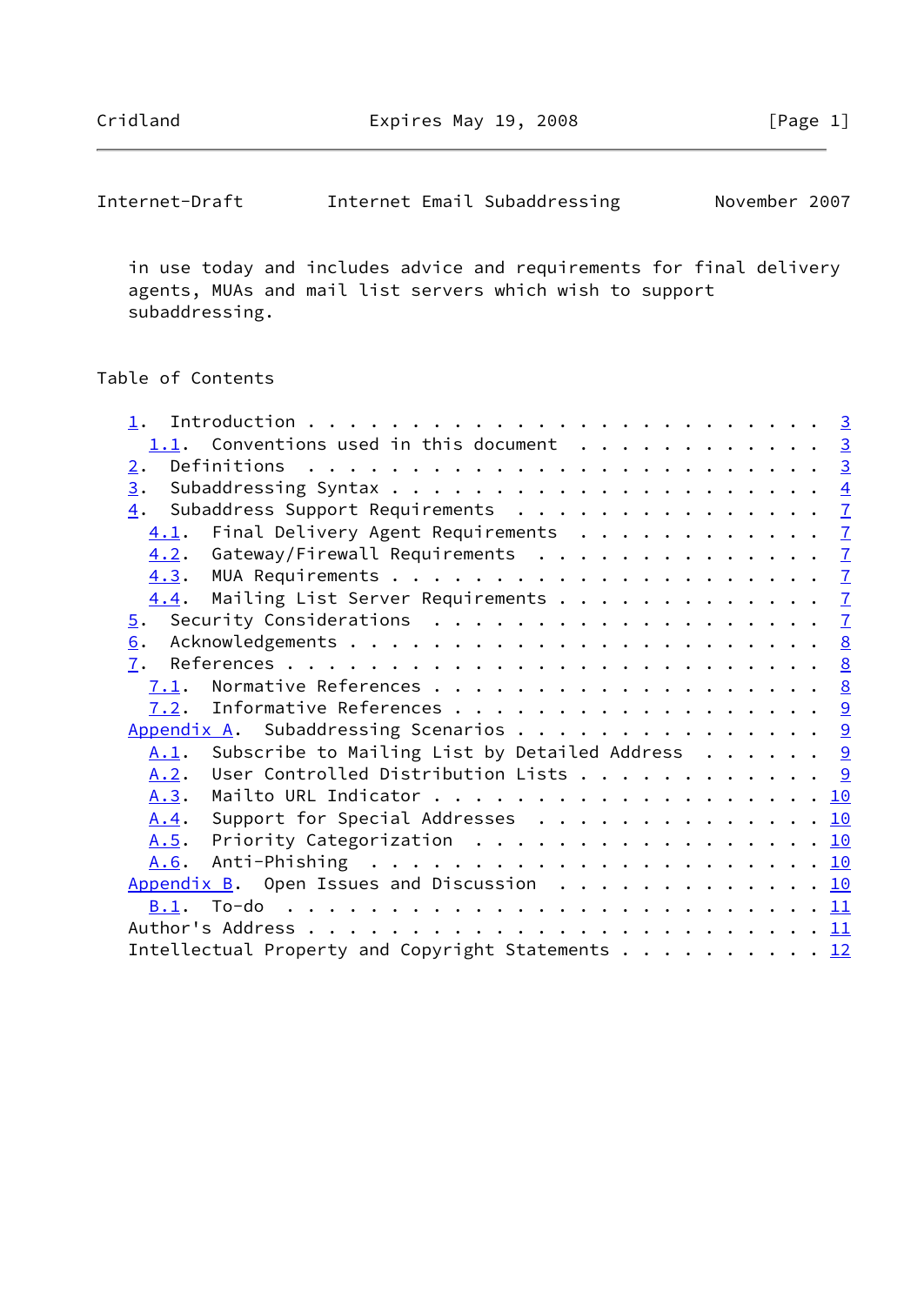Cridland **Expires May 19, 2008** [Page 2]

<span id="page-2-1"></span>Internet-Draft Internet Email Subaddressing November 2007

## <span id="page-2-0"></span>[1](#page-2-0). Introduction

 Subaddressing is a common technique for providing users with multiple addresses which can be used for filtering incoming email. A key feature is that no administrative action is required to provision or enable a particular detail part; instead, as long as the domain's mail system is subaddress-aware, the user may use arbitrary detail parts.

 Although commonly deployed, subaddressing has had minimal formal documentation; this document attempts to define subaddressing, and also define what it means to be subaddress-aware.

 In general, deployed forms of subaddressing divide the local-part of an email address into two strings, seperated by a delimiter character. This is most commonly a plus sign, "+".

 This document does not document all forms of subaddressing, merely the most common form, also known as "plus-addressing". Other forms are also deployed, sometimes using a minus sign, and in some rare cases using encoding rules rather than simple catenation.

<span id="page-2-2"></span>[1.1](#page-2-2). Conventions used in this document

 The key words "MUST", "MUST NOT", "REQUIRED", "SHALL", "SHALL NOT", "SHOULD", "SHOULD NOT", "RECOMMENDED", "MAY", and "OPTIONAL" in this document are to be interpreted as described in [\[KEYWORDS](#page-9-5)].

The formal grammar in this document uses Augmented BNF [ABNE].

## <span id="page-2-3"></span>[2](#page-2-3). Definitions

 Final Delivery Agent The final delivery agent is the agent started by the Final MTA which interprets the local-part of the email address.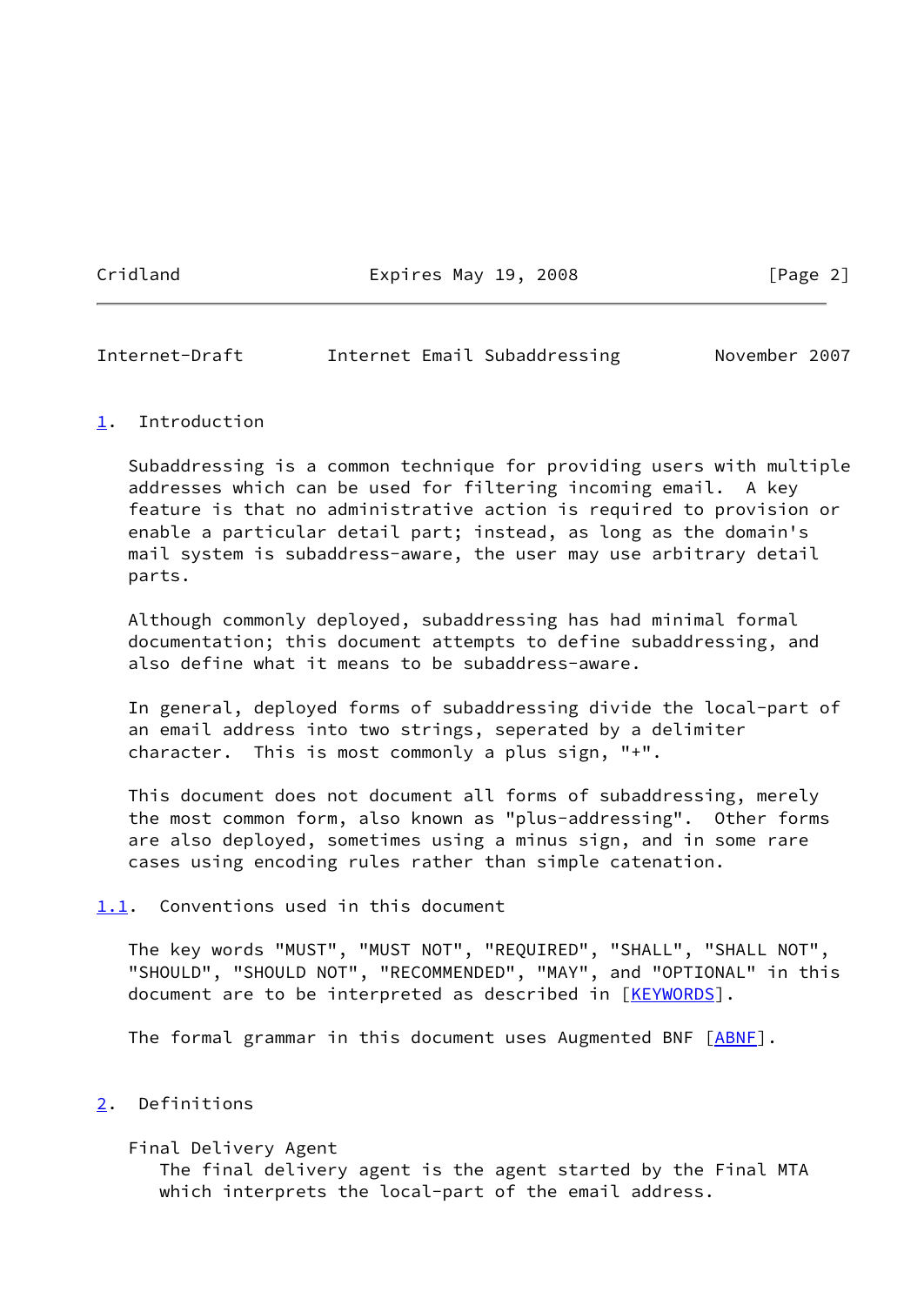<span id="page-3-0"></span> Final MTA The final MTA is the MTA designated by the domain to the left of the "@" in an email address. Local-Part The local-part of an email address is everything to the left of the "@" in the address used for delivery and is formally defined in [[IMAIL\]](#page-8-4). It is also know as the "left hand side" of an address. Cridland **Expires May 19, 2008** [Page 3] Internet-Draft Internet Email Subaddressing November 2007 Mail List Server A Mail List Server takes messages directed to it, rewrites the envelope addresses and redistributes the message to one or more subscribers. MTA A Mail Transport Agent (MTA) receives email from other MTAs or MUAs and routes it towards the final MTA. MUA A Mail User Agent (MUA) is used by a user to send and read email. Detail Part A detail part is information in addition to the address of a primary mailbox which may be used for categorization by the recipient. It is also known as a subaddress. User Part A user part is that portion of the local part which indicates the primary mailbox. In a mail system which is not subaddress-aware, the user part is equal to the local part. Detailed Address An email address which has a detail part. Primary Address An email address which has no detail part, or the corresponding address to a detailed address with the detail part removed.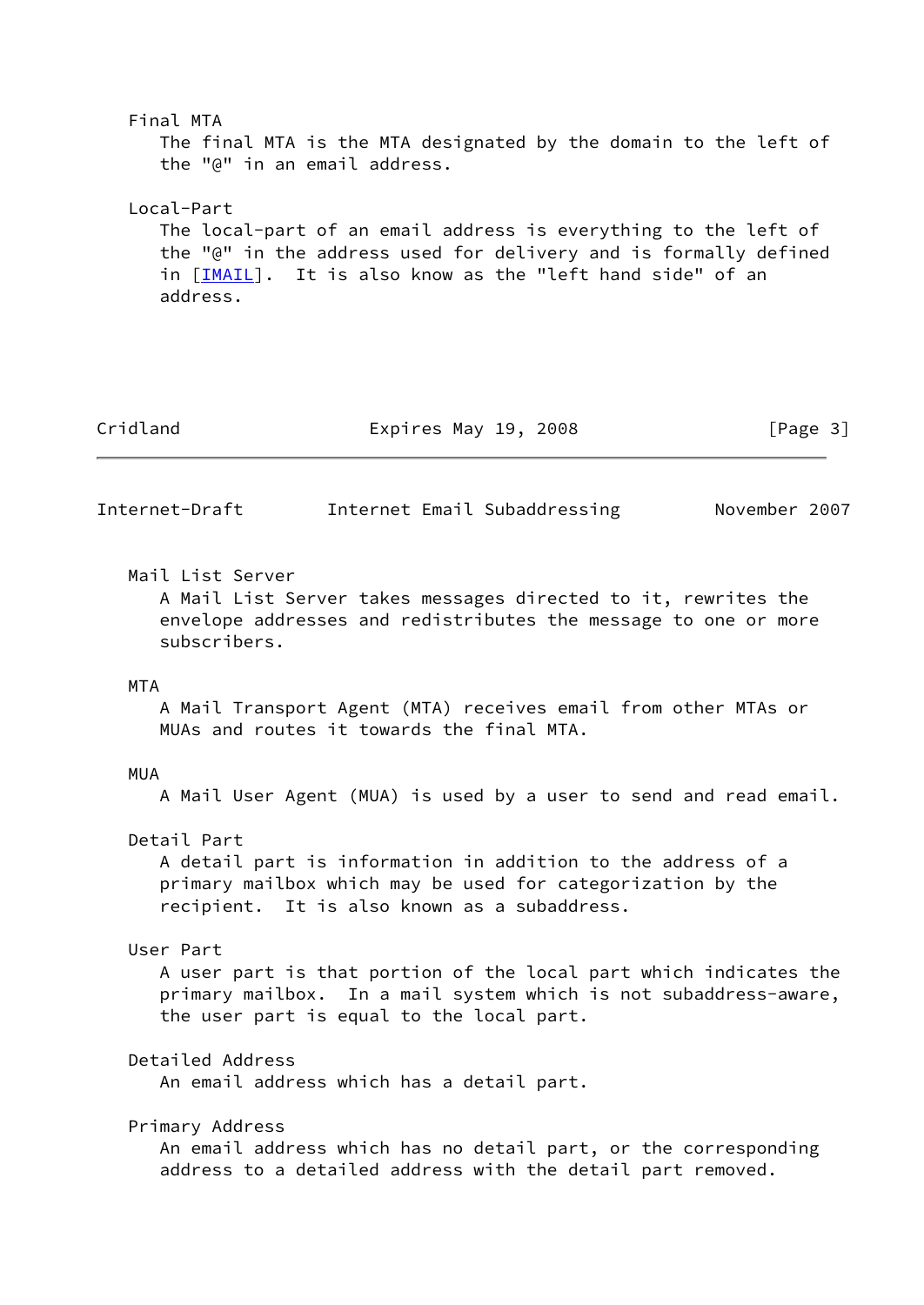## <span id="page-4-0"></span>[3](#page-4-0). Subaddressing Syntax

 A subaddress-aware final delivery agent divides the local-part into two pieces separated by a "+". The user part is to the left of the "+" and the detail part is to the right of the "+". A message with a valid user part is delivered to the primary address by default, regardless of the contents of the detail part. The detail part MAY be used by final delivery filtering (e.g. to deliver messages with a particular detail part into a special mailbox) or by an MUA.

 For example, the detailed address <delenn+grey-council@babylon5.example.org> might be used to send email to <delenn@babylon5.example.org> relating to grey-council business. Delenn can then direct her final delivery agent to file messages with a "grey-council" subaddress into her "grey-council" mailbox, perhaps with the [[SIEVE-SUBADDRESS\]](#page-9-6) extension.

Cridland **Expires May 19, 2008** [Page 4]

Internet-Draft Internet Email Subaddressing November 2007

 When generating a detailed address, the local part of the address MUST be canonically quoted. A local part is canonically quoted if it is legal according to both the formal grammer in [\[IMAIL\]](#page-8-4) and the formal grammar in [[SMTP\]](#page-9-7). The following formal grammar restricts <local-part> in this fashion and distinguishes the user part from the detail part. Subaddress-aware MUAs MUST NOT generate addresses which violate this syntax and subaddress-aware final delivery agents MAY refuse to apply subaddress interpretation to addresses which violate this syntax.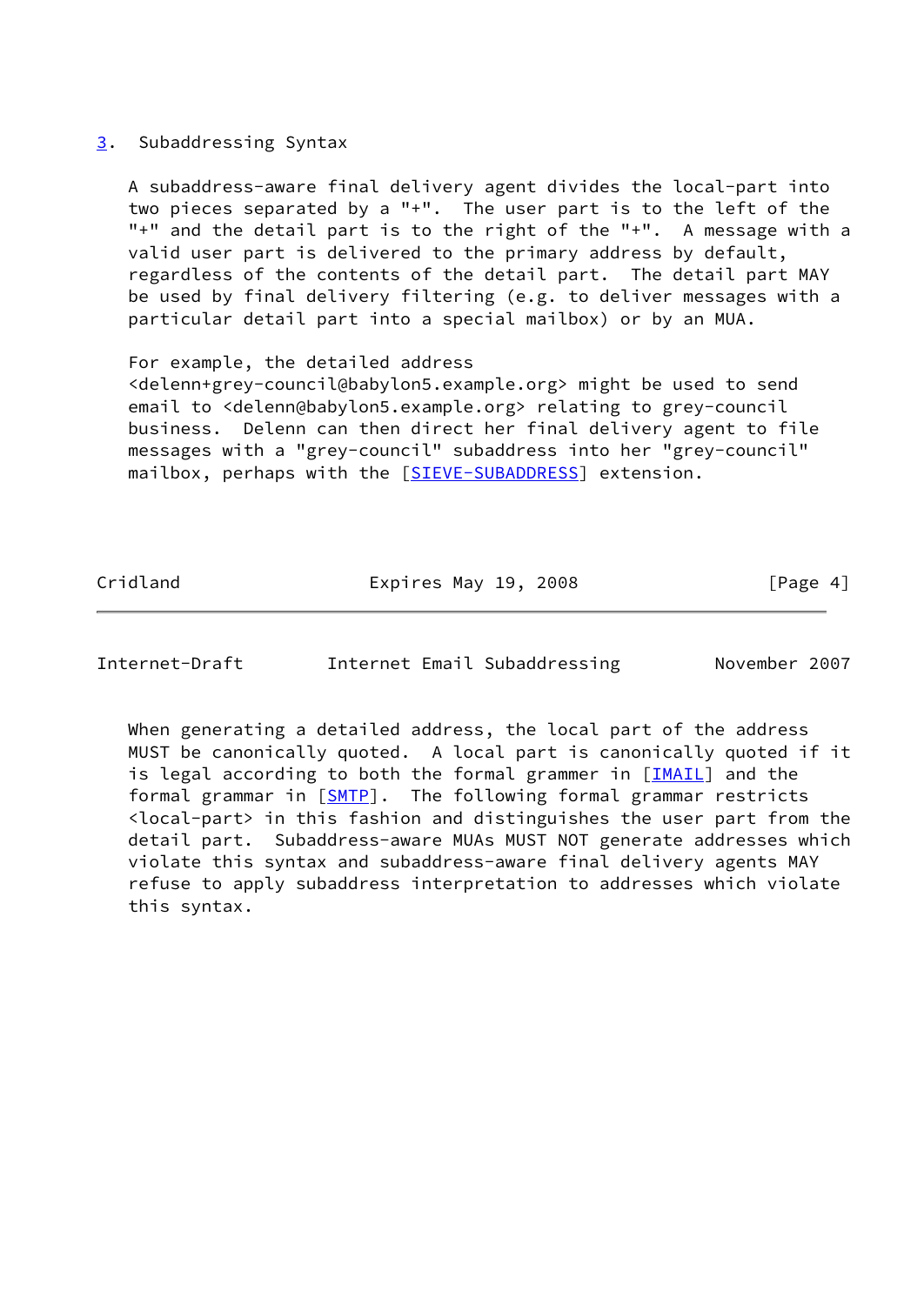| Internet-Draft | Internet Email Subaddressing                                                                                                                                                                                                                     | November 2007 |  |
|----------------|--------------------------------------------------------------------------------------------------------------------------------------------------------------------------------------------------------------------------------------------------|---------------|--|
| local-part     | $=$ local-quoted / local-unquoted                                                                                                                                                                                                                |               |  |
|                | local-quoted = DQUOTE user-part-q ["+" detail-q] DQUOTE                                                                                                                                                                                          |               |  |
|                | $local$ -unquoted = $[user$ -part-c] $["+"$ $[detail-c]]$                                                                                                                                                                                        |               |  |
| user-part      | $= * (SAFEQ-CHAR / QUOTE-CHAR)$<br>;; This is the syntax for an unquoted user-part<br>;; address. If it fits canonical form (user-part-c)<br>;; it is used directly in a local-part. Otherwise<br>;; QUOTE-CHARs are escaped to fit quoted form. |               |  |
|                | user-part-c $=$ userc-word $*(".$ userc-word)                                                                                                                                                                                                    |               |  |
|                | user-part-q $=*(SAFEQ-CHAR / quoted)$                                                                                                                                                                                                            |               |  |

Cridland **Expires May 19, 2008** [Page 5]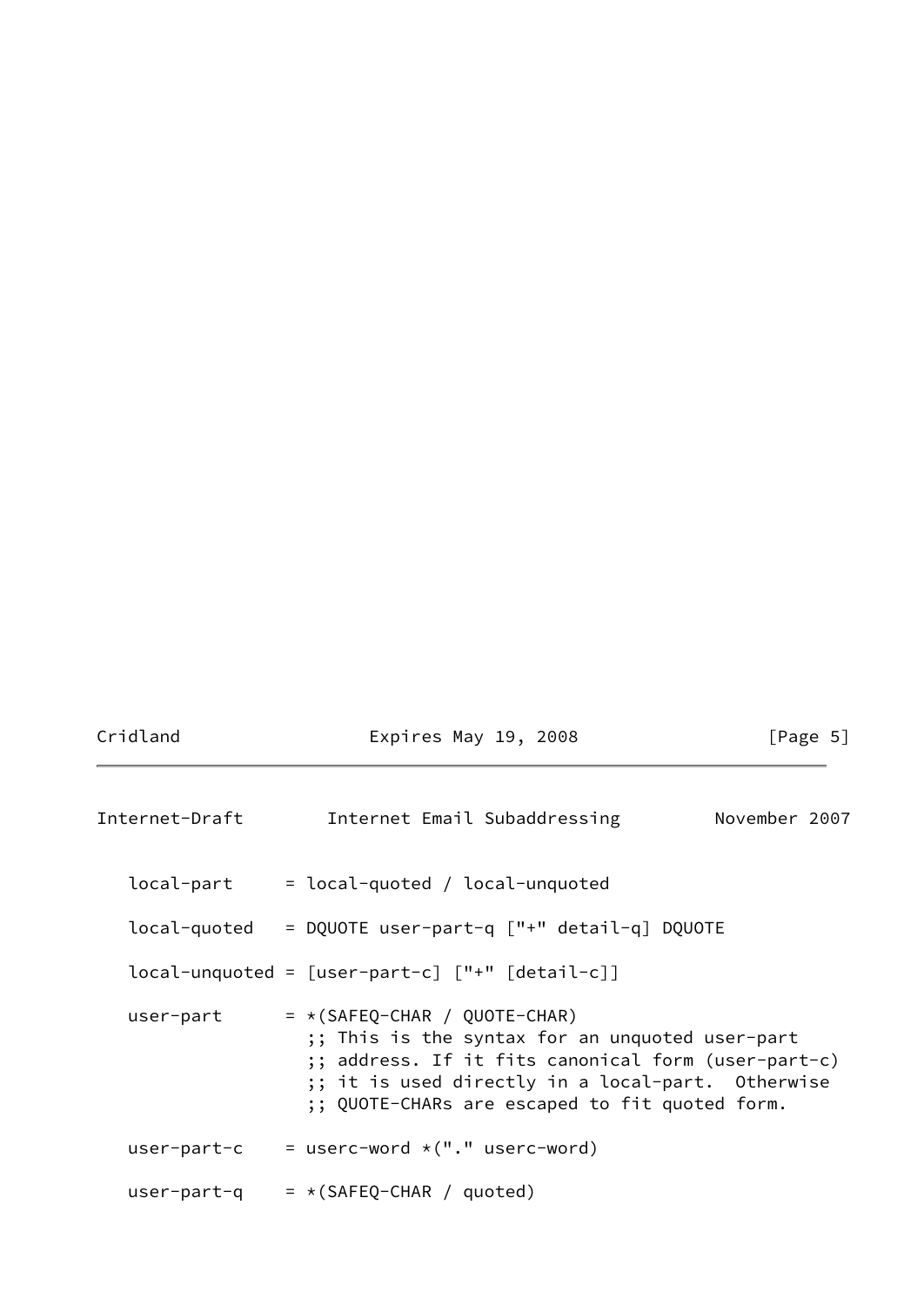$userc-word = 1*SAFE-CHAR$  $quoted$  = "\"  $QUOTE-CHAR$ detail-part =  $*(SAFEQ-CHAR / QUOTE-CHAR / "+")$  ;; This is the syntax for an unquoted subaddress. ;; If it fits canonical form (subaddress-c) it is ;; used directly in a local-part. Otherwise ;; QUOTE-CHARs are escaped to fit quoted form. detail-c  $=$  detailc-word  $*(".$ " detailc-word) detail-q  $=*(SAFEQ-CHAR / "+" / quoted)$ detailc-word =  $1*(SAFE-CHAR / "+")$  $QUOTE-CHAR$  = DQUOTE / "\" SAFE-CHAR = %x21 / %x23-27 / %x2A / %x2D / %x2F-39 / %x3D / %x3F / %x41-5A / %x5E-7E ;; All printable US-ASCII characters except ;; space, plus "+" and <specials> as defined ;; in [\[IMAIL](#page-8-4)] SAFEQ-CHAR = %x20-21 / %x23-2A / %x2C-5B / %x5D-7E

 ;; All printable US-ASCII characters except ;; plus, quote and backslash.

|  | Cridland |  |
|--|----------|--|
|  |          |  |

Cridland Expires May 19, 2008 [Page 6]

<span id="page-6-1"></span>Internet-Draft Internet Email Subaddressing November 2007

<span id="page-6-0"></span>[4](#page-6-0). Subaddress Support Requirements

 This section defines the requirements for subaddress aware final delivery agents, gateway/firewalls, MUAs and mail list servers.

<span id="page-6-2"></span>[4.1](#page-6-2). Final Delivery Agent Requirements

By default, delivery to a detailed address MUST be identical to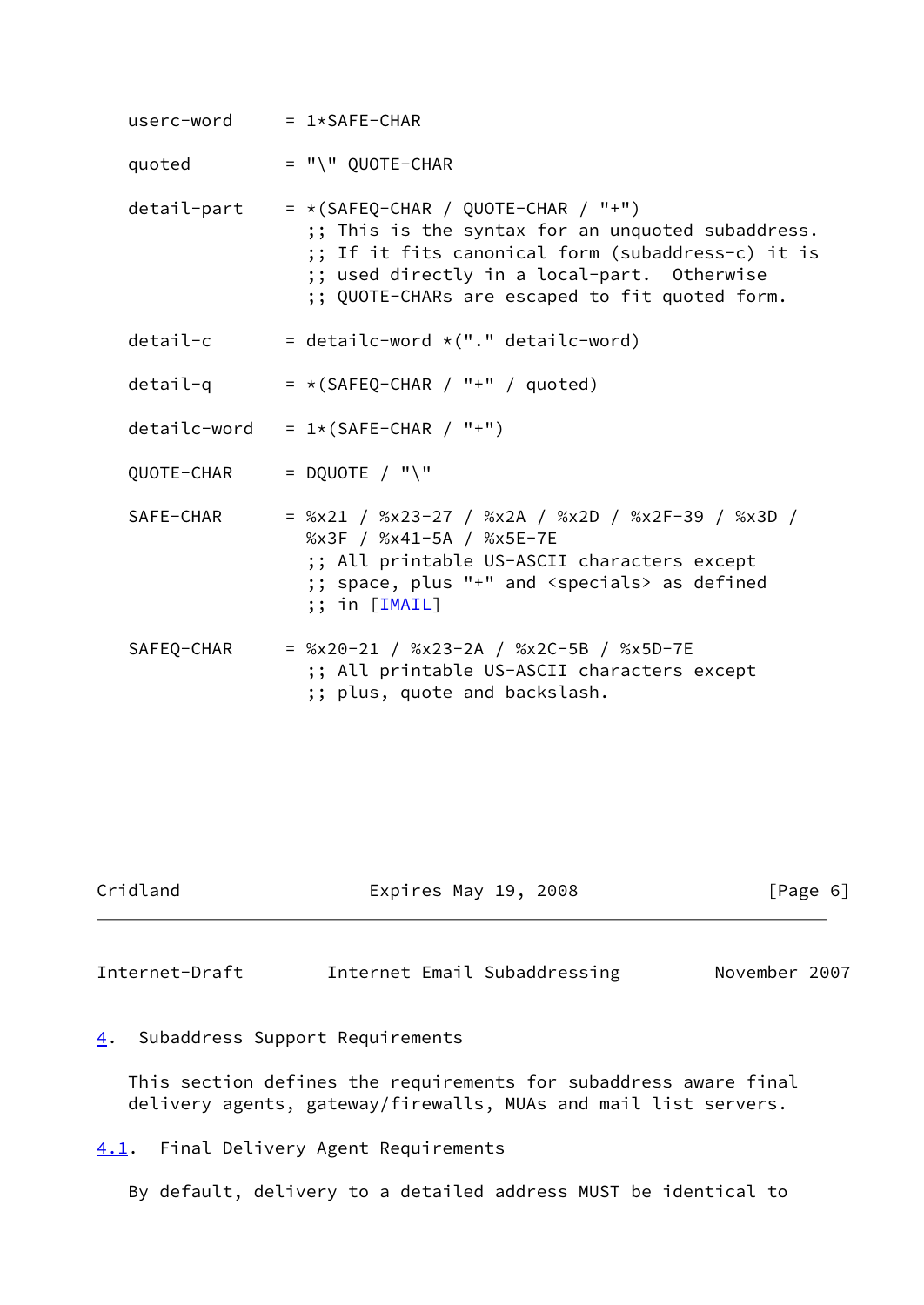delivery to the primary address. Configuration MAY be used to override behaviour for specific detailed addresses.

If [[SIEVE\]](#page-9-8) is supported by the delivery agent, then [\[SIEVE-SUBADDRESS](#page-9-6)] MUST be supported.

#### <span id="page-7-0"></span>[4.2](#page-7-0). Gateway/Firewall Requirements

 A subaddress-aware gateway or firewall SHOULD preserve the detail part when rewriting an address. A subaddress aware gateway MAY rewrite an address into canonical quoted form.

#### <span id="page-7-1"></span>[4.3](#page-7-1). MUA Requirements

 A subaddress-aware MUA MUST allow the user to include a detail part in the From header when sending a message. A subaddress-aware MUA MUST generate addresses in canonically quoted form following the syntax for local-part in this specification. A subaddress-aware MUA SHOULD allow the user to user a detailed address as the envelope sender address (as used in the SMTP MAIL FROM command). A subaddress-aware MUA which validates local addresses MUST ignore detail parts for the purposes of such validation.

<span id="page-7-2"></span>[4.4](#page-7-2). Mailing List Server Requirements

 A subaddress-aware mailing list server MUST allow users to subscribe using a detailed address. If such a server restricts postings by their envelope sender, Sender or From address, it MUST be able to be configured, by the subscriber, to ignore detail parts for the purposes of such restrictions.

 Mailing list servers SHOULD provide a per-user configuration setting to allow for alternate delimiters, such as "-".

#### <span id="page-7-3"></span>[5](#page-7-3). Security Considerations

 If a final delivery agent executes a command line containing the delivery address and the detail part contains meta-characters with special meaning to the command line interpretor this could result in

| Cridland | Expires May 19, 2008 |  | [Page 7] |  |
|----------|----------------------|--|----------|--|
|          |                      |  |          |  |

<span id="page-7-4"></span>

| Internet-Draft |  | Internet Email Subaddressing | November 2007 |  |
|----------------|--|------------------------------|---------------|--|
|----------------|--|------------------------------|---------------|--|

a serious security violation. In order to avoid this problem, the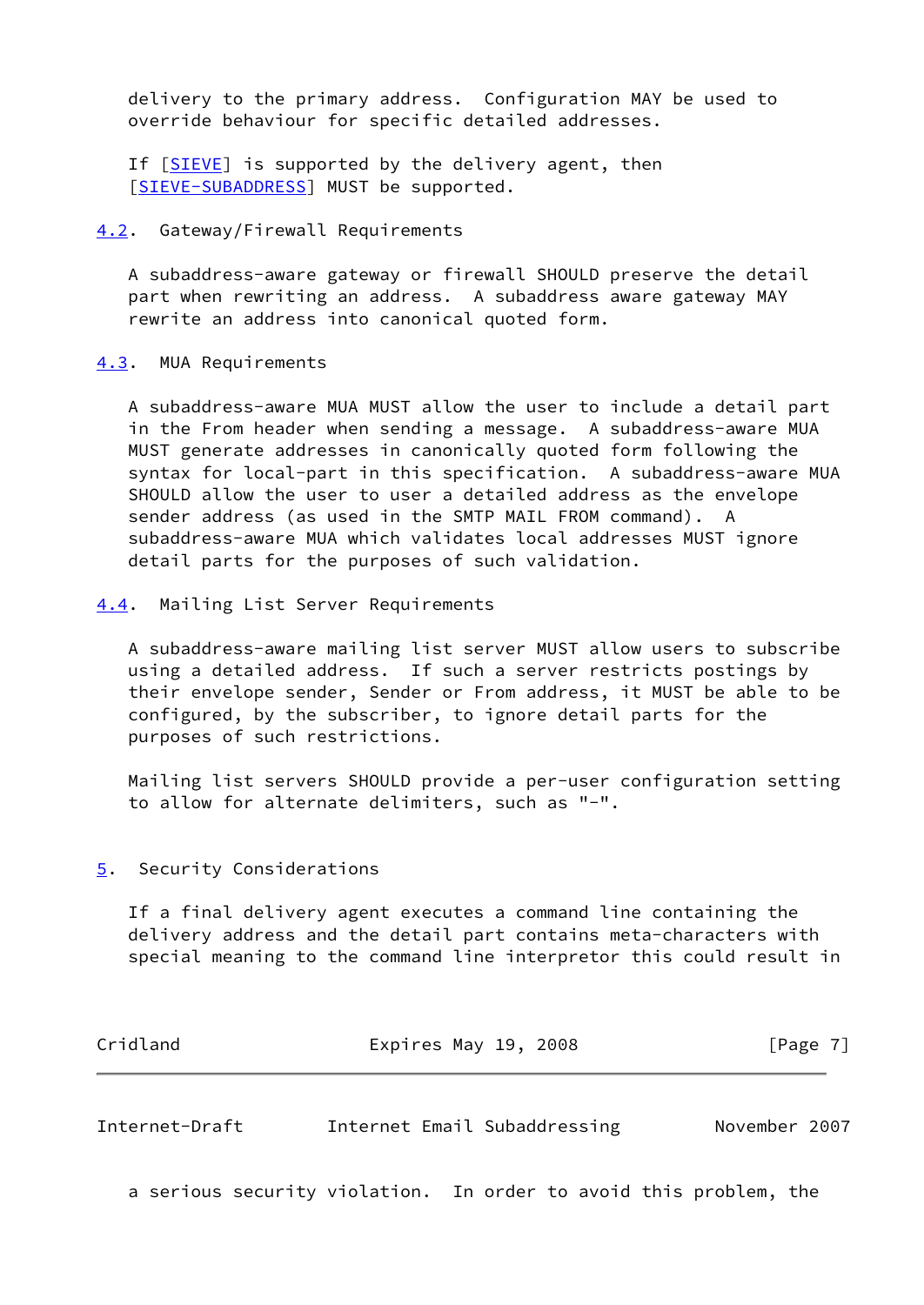final delivery agent MUST verify the detail part contains no characters with special meaning to the command line interpretor, not use a command line interpretor, or strip the detail part from the address prior to generating the command line when it contains characters with special meaning.

 If a final delivery agent were to automatically create a mailbox based on the detail part, this could result in a denial of service problem as well as placing control of a user's mailbox namespace in the hands of outsiders. In order to avoid this problem, final delivery agents MUST NOT automatically create new mailboxes based on the detail part without explicit permission from the owner of the primary address. Final delivery agents SHOULD NOT automatically file a message into a mailbox based on the subaddress without explicit configuration from the owner of the primary address.

 Detailed addresses themselves may be used as a weak form of authorization token, for example in the scenario given in [Appendix A.6](#page-10-4). In such cases, acquisition of the token by a third party may aid in fraud. Therefore such subaddresses MUST be random, and MUST NOT be disclosed.

<span id="page-8-0"></span>[6](#page-8-0). Acknowledgements

 This draft is a direct ancestor of a 1997 draft by Chris Newman. Some usages documented herein may reflect this long heritage, however it has been updated with current usages, including the use of subaddressing as an anti-phishing technique described by John Klensin on the IETF mailing list. No existing usages had fallen out of fashion in the intervening decade.

 Discussions within the SIEVE working group also influenced the changes to the draft - in particular, the terminology has been changed to match that of [\[SIEVE-SUBADDRESS](#page-9-6)].

## <span id="page-8-1"></span>[7](#page-8-1). References

## <span id="page-8-2"></span>[7.1](#page-8-2). Normative References

- <span id="page-8-3"></span> [ABNF] Crocker, D., Ed. and P. Overell, "Augmented BNF for Syntax Specifications: ABNF", [RFC 4234](https://datatracker.ietf.org/doc/pdf/rfc4234), October 2005.
- <span id="page-8-4"></span>[IMAIL] Resnick, P., "Internet Message Format", [RFC 2822,](https://datatracker.ietf.org/doc/pdf/rfc2822) April 2001.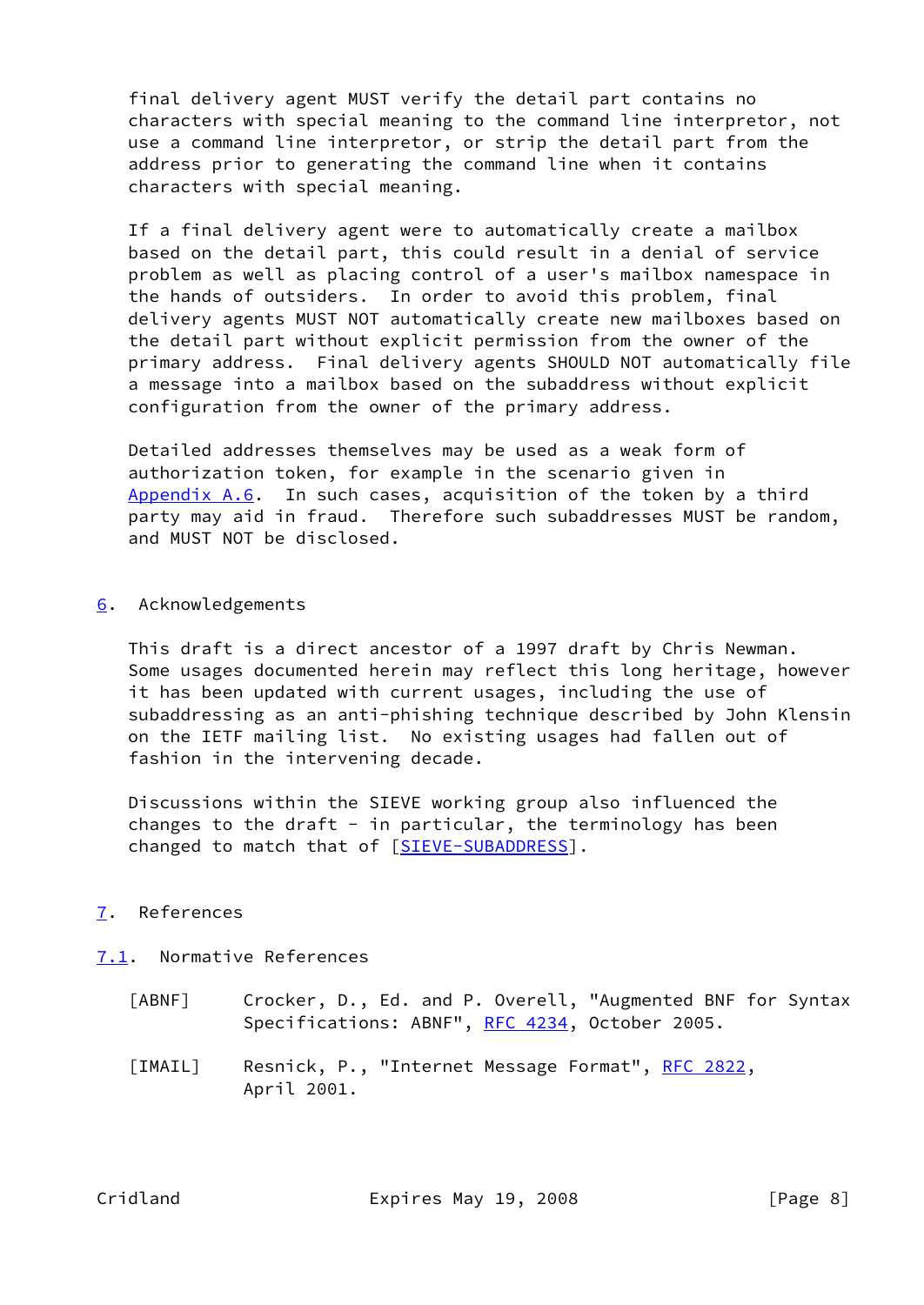<span id="page-9-5"></span><span id="page-9-1"></span>[KEYWORDS]

 Bradner, S., "Key words for use in RFCs to Indicate Requirement Levels", [BCP 14](https://datatracker.ietf.org/doc/pdf/bcp14), [RFC 2119](https://datatracker.ietf.org/doc/pdf/rfc2119), March 1997.

<span id="page-9-8"></span> [SIEVE] Showalter, T. and P. Guenther, "Sieve: An Email Filtering Language", [draft-ietf-sieve-3028bis-13](https://datatracker.ietf.org/doc/pdf/draft-ietf-sieve-3028bis-13) (work in progress), October 2007.

<span id="page-9-6"></span>[SIEVE-SUBADDRESS]

 Murchison, K., "Sieve Email Filtering -- Subaddress Extension", [draft-ietf-sieve-rfc3598bis-05](https://datatracker.ietf.org/doc/pdf/draft-ietf-sieve-rfc3598bis-05) (work in progress), June 2006.

<span id="page-9-7"></span> [SMTP] Klensin, J., "Simple Mail Transfer Protocol", [RFC 2821](https://datatracker.ietf.org/doc/pdf/rfc2821), April 2001.

<span id="page-9-0"></span>[7.2](#page-9-0). Informative References

<span id="page-9-11"></span>[MAIL-ARCH]

 Crocker, D., "Internet Mail Architecture", [draft-crocker-email-arch-09](https://datatracker.ietf.org/doc/pdf/draft-crocker-email-arch-09) (work in progress), May 2007.

#### <span id="page-9-9"></span>[MBOX-NAMES]

 Crocker, D., "MAILBOX NAMES FOR COMMON SERVICES, ROLES AND FUNCTIONS", [RFC 2142,](https://datatracker.ietf.org/doc/pdf/rfc2142) May 1997.

<span id="page-9-10"></span> [MIXER] Kille, S., "MIXER (Mime Internet X.400 Enhanced Relay): Mapping between X.400 and [RFC 822](https://datatracker.ietf.org/doc/pdf/rfc822)/MIME", [RFC 2156,](https://datatracker.ietf.org/doc/pdf/rfc2156) January 1998.

<span id="page-9-2"></span>[Appendix A.](#page-9-2) Subaddressing Scenarios

 This appendix includes examples of how subaddressing used on the Internet today.

<span id="page-9-3"></span>[A.1](#page-9-3). Subscribe to Mailing List by Detailed Address

 Many users subscribe to mailing lists using a detailed address and use the final delivery agent to file all messages from that mailing list into a different incoming mailbox based on the detail part. This sorts mailing list traffic into appropriate mailboxes with 100% accuracy and without scanning the contents of the message headers.

<span id="page-9-4"></span>[A.2](#page-9-4). User Controlled Distribution Lists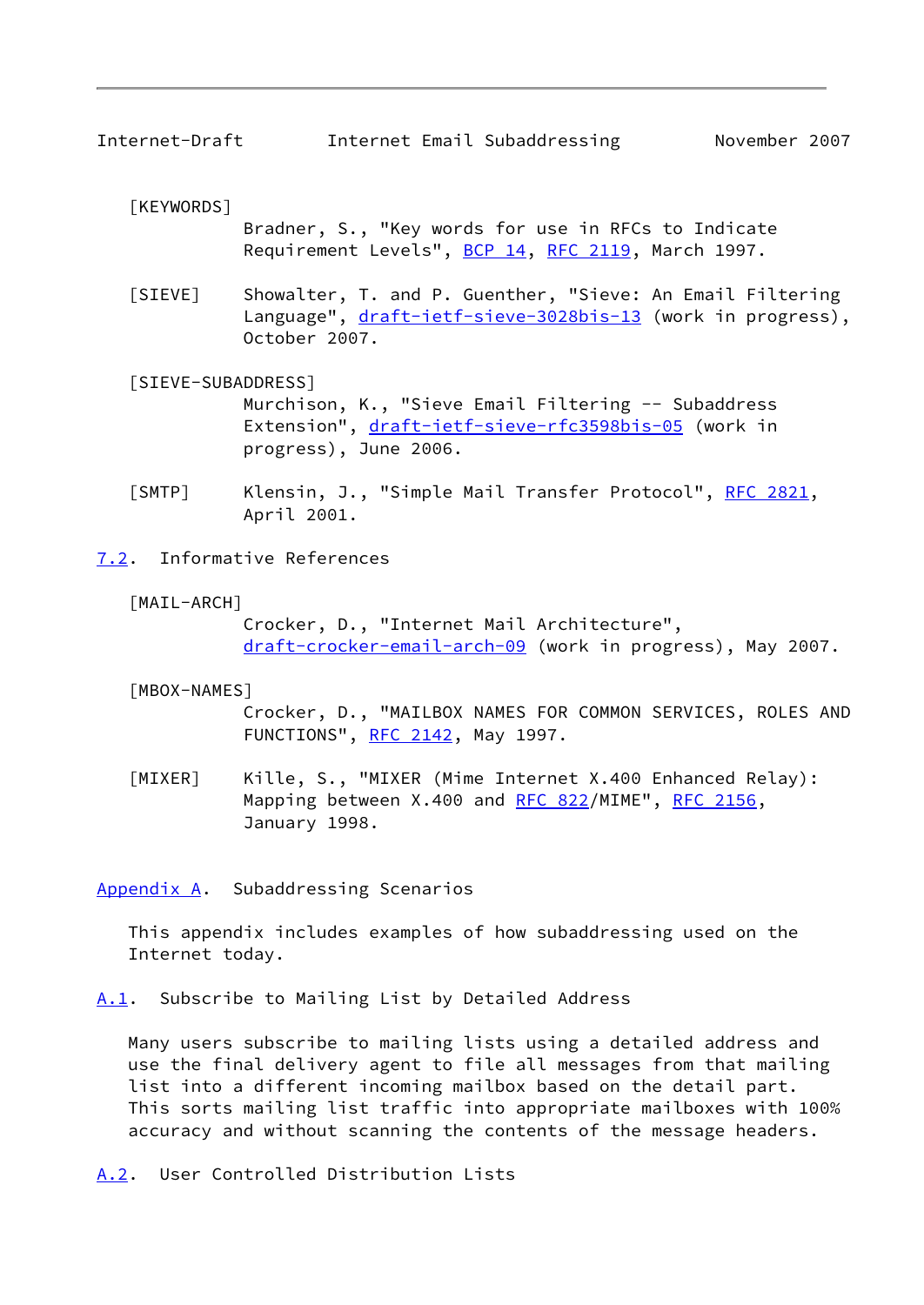Some final delivery agents allow a user to set up a distribution list and associate it with a particular detailed address. This permits

Cridland **Expires May 19, 2008** [Page 9]

<span id="page-10-1"></span>Internet-Draft Internet Email Subaddressing November 2007

 users to manage their own distribution lists without administrative intervention.

<span id="page-10-0"></span>[A.3](#page-10-0). Mailto URL Indicator

 By including a different detail part for each mailto URL on a web page, a user can determine which mailto URL was selected for a particular message.

<span id="page-10-2"></span>[A.4](#page-10-2). Support for Special Addresses

 A user may forward mail from special purpose addresses, such as those described in [\[MBOX-NAMES\]](#page-9-9) to a subaddress of their primary account. This avoids the need to login as multiple users while still keeping the mail separated.

<span id="page-10-3"></span>[A.5](#page-10-3). Priority Categorization

 A user may advertise different detailed addresses to different audiences and prioritize reading them appropriately. For example, one of the current esteemed area directors uses an "ietf" detail part to prioritize IETF traffic separately from regular email.

## <span id="page-10-4"></span>[A.6](#page-10-4). Anti-Phishing

 If a user provides their bank with a unique detailed address, then any messages arriving either to the primary address or to a different detailed address are more easily detirmined to be fraudulent, and can be easily filtered out.

 This effectively uses the detailed address as a weak authorization token, so it is advisable to choose a random or unusual detail part.

#### <span id="page-10-5"></span>[Appendix B.](#page-10-5) Open Issues and Discussion

This section will hopefully be empty prior to publication as an RFC.

The author is aware of two main areas of contention which stalled the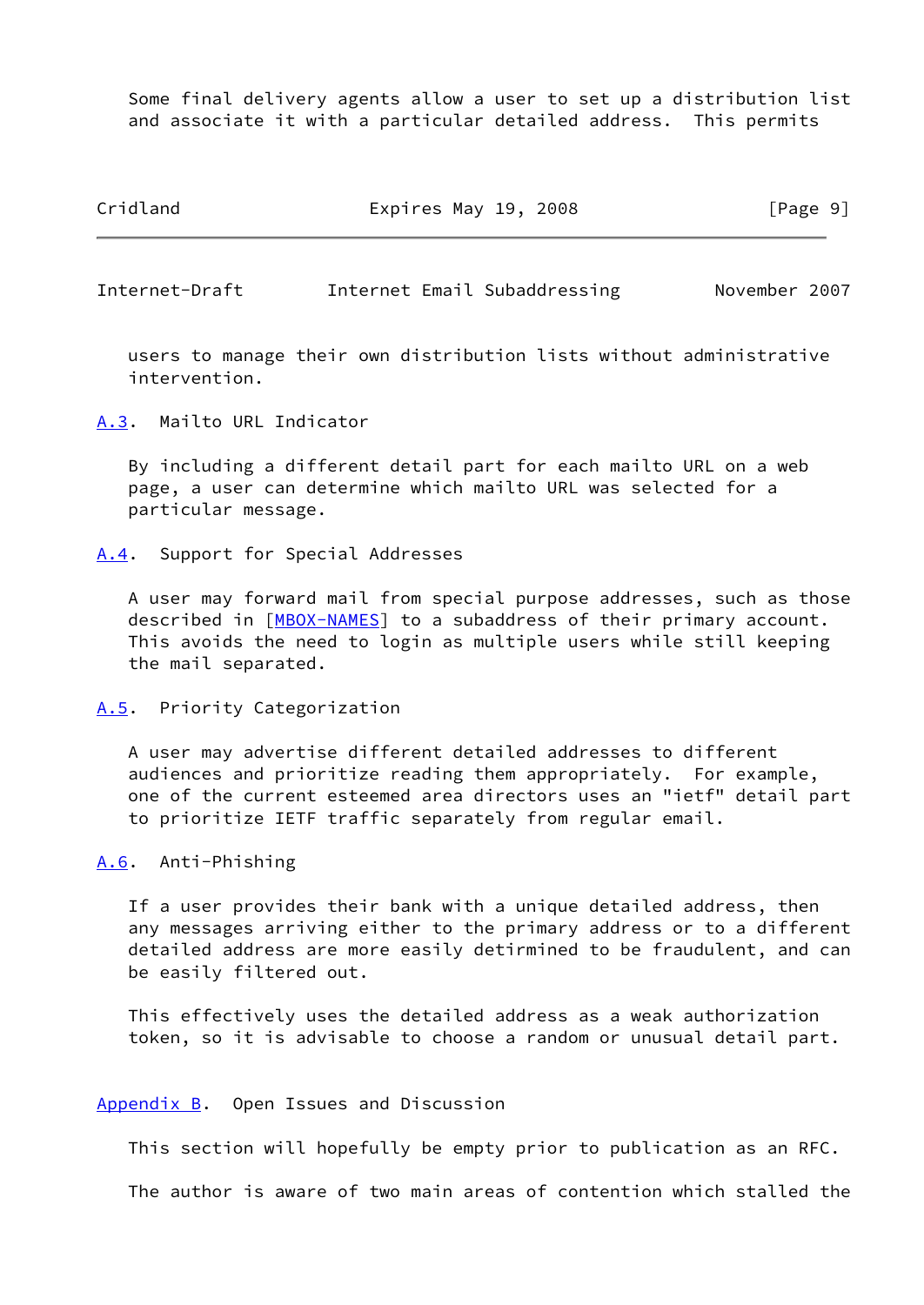original document. Firstly, the choice of subaddress delimiter character is not universal, nor even the choice of having one at all. Unfortunately, a choice must be made for interoperability, therefore the plus character remains specified by this document, being the most common case.

Secondly, the recommendation in [Section 4.4](#page-7-2) effectively means that mailing list management software is encouraged into interpreting the local-part of addresses in foreign domains. This recommendation has

Cridland **Expires May 19, 2008** [Page 10]

<span id="page-11-1"></span>Internet-Draft Internet Email Subaddressing November 2007

been reduced in this version - to requiring that the ability be present, and possible to configure by the subscriber. It is the author's assertion that modern mailing list management software is typically able to be configured by the subscriber in many ways already, so this ought to settle contention.

<span id="page-11-0"></span>[B.1](#page-11-0). To-do

This is likely to break  $[MIXER]$  $[MIXER]$  - either a solution or advice will be needed here.

Need to switch to and use terminology within [\[MAIL-ARCH\]](#page-9-11), rather than defining potentially clashing terminology.

Author's Address

 Dave Cridland Isode Limited 5 Castle Business Village 36, Station Road Hampton, Middlesex TW12 2BX GB

Email: dave.cridland@isode.com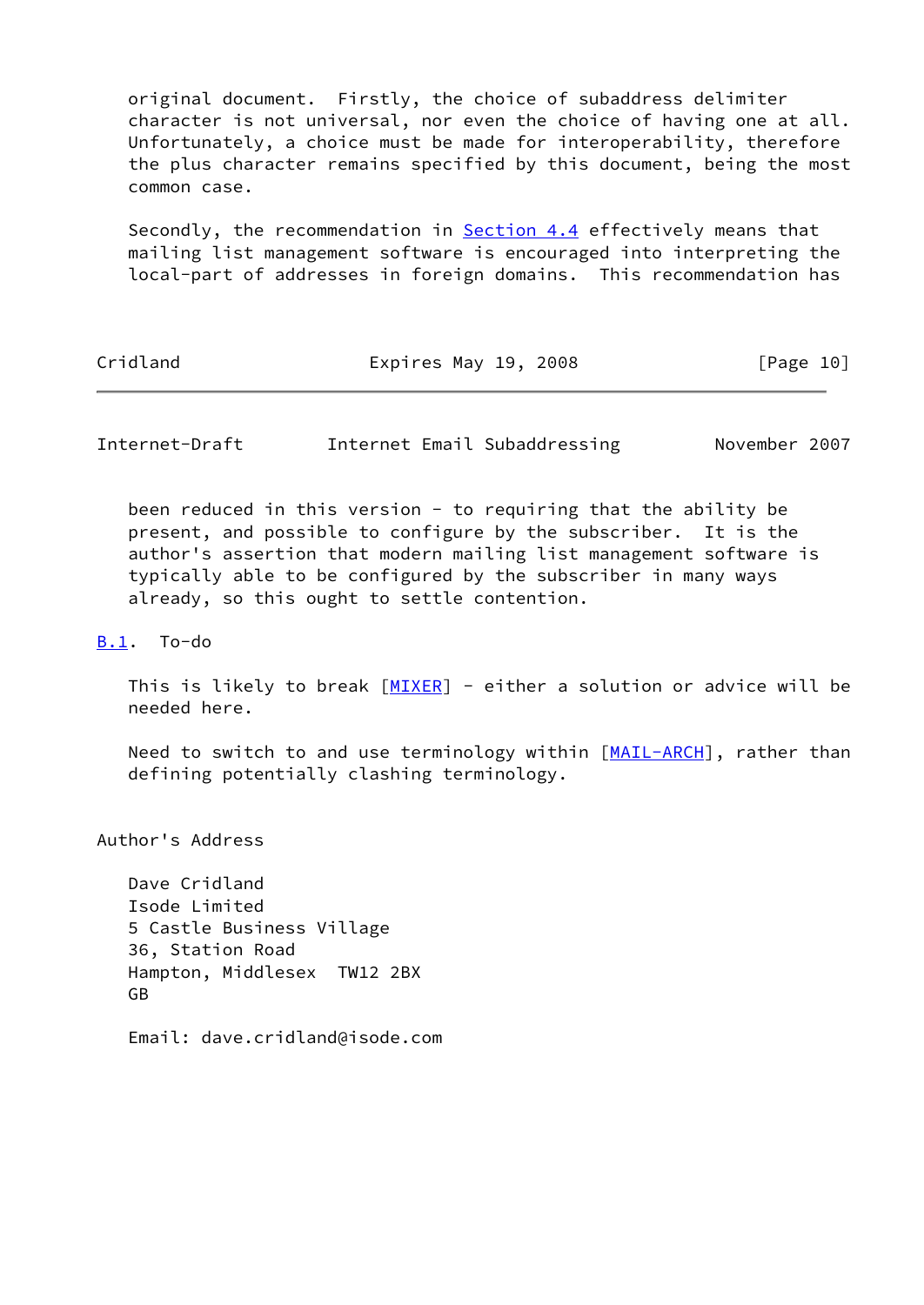Cridland **Expires May 19, 2008** [Page 11]

<span id="page-12-0"></span>Internet-Draft Internet Email Subaddressing November 2007

Full Copyright Statement

Copyright (C) The IETF Trust (2007).

 This document is subject to the rights, licenses and restrictions contained in  $\underline{BCP}$  78, and except as set forth therein, the authors retain all their rights.

 This document and the information contained herein are provided on an "AS IS" basis and THE CONTRIBUTOR, THE ORGANIZATION HE/SHE REPRESENTS OR IS SPONSORED BY (IF ANY), THE INTERNET SOCIETY, THE IETF TRUST AND THE INTERNET ENGINEERING TASK FORCE DISCLAIM ALL WARRANTIES, EXPRESS OR IMPLIED, INCLUDING BUT NOT LIMITED TO ANY WARRANTY THAT THE USE OF THE INFORMATION HEREIN WILL NOT INFRINGE ANY RIGHTS OR ANY IMPLIED WARRANTIES OF MERCHANTABILITY OR FITNESS FOR A PARTICULAR PURPOSE.

Intellectual Property

 The IETF takes no position regarding the validity or scope of any Intellectual Property Rights or other rights that might be claimed to pertain to the implementation or use of the technology described in this document or the extent to which any license under such rights might or might not be available; nor does it represent that it has made any independent effort to identify any such rights. Information